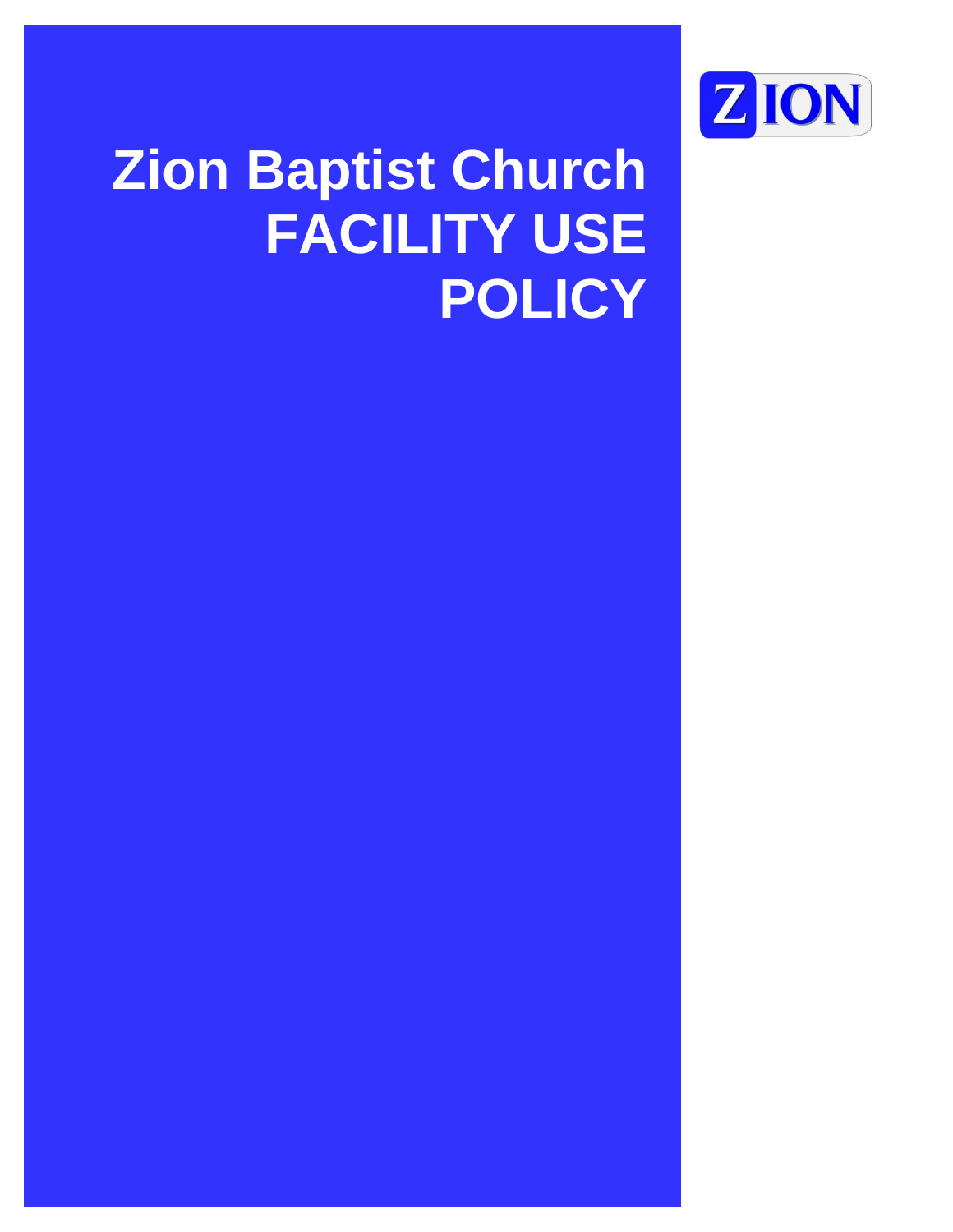# *GUIDELINES FOR USE OF FACILITY*

Our buildings and facilities exist to reach people for Christ. The Trustee Ministry of Zion Baptist Church is responsible for approving building usage, under the terms of this Facilities Usage Policy and the related Schedule of Fees. All questions should be directed to the Trustee Ministry at **[zbc.trustees@zionbaptistva.com](mailto:zbc.trustees@zionbaptistva.com)** or you may leave a message in the Church Office at 757.397.1671.

- 1. The activities of Zion Baptist Church Office hereafter referred to as "Church," take scheduling priority over scheduled activities by non-church organizations.
- 2. The individual/organization must not construe its event's publicity to imply that the Church is sponsoring or supporting the activity/event.
- 3. The Church will determine the security needs of the event and provide necessary officers accordingly. The cost of security is to be borne by the individual/organization.
- 4. The sponsoring individual/organization is responsible for any liability connected with the event.
- 5. The usage fee applies only to facility rental. Any additional equipment, linens, etc needed will be considered separately and at the option of the Church.
- 6. The individual/organization must present a check covering the total rental fees and any additional equipment and security expenses no later than **seven (7) business days** prior to the scheduled event or the request will be discarded.
- 7. The individual/organization forfeits its right to the deposit refund (\$100) if the Church is not notified of cancellation at least **seven (7) business** prior to the scheduled activity.
- 8. To schedule a meeting or event, call the Church Office at 757.397.1671 during normal business hours 9:30 am – 5:30 pm (Monday thru Friday except holidays) or email @ [churchoffice@zionbaptistva.com](mailto:churchoffice@zionbaptistva.com) and request the necessary forms. You **must** complete the following forms: (1) *Request for Use of Facility Form* and (2) *Release and Indemnity Liability Waiver*.

**NOTE:** Submission of a Request for Use of the Facility form *does not imply automatic approval*. Request is not finalized until individual/organization has received approval notification from Zion Baptist Church.

Please let us know if there are any changes to your event in a timely manner. Accommodating any requested changes to your event will depend on the timeliness and the nature of the request. Not all changes can **or** will be honored on short notice. Our hope is to partner with you to ensure a successful event and at an affordable cost. It is important to provide the church with an available point of contact(s) to direct any questions regarding your event

We thank you for your efforts to help us maintain our Zion Baptist Church facilities in a safe, clean and operational state. It is our desire to partner with you and help you in any way we can. Please contact the church office if you have any further questions or concerns.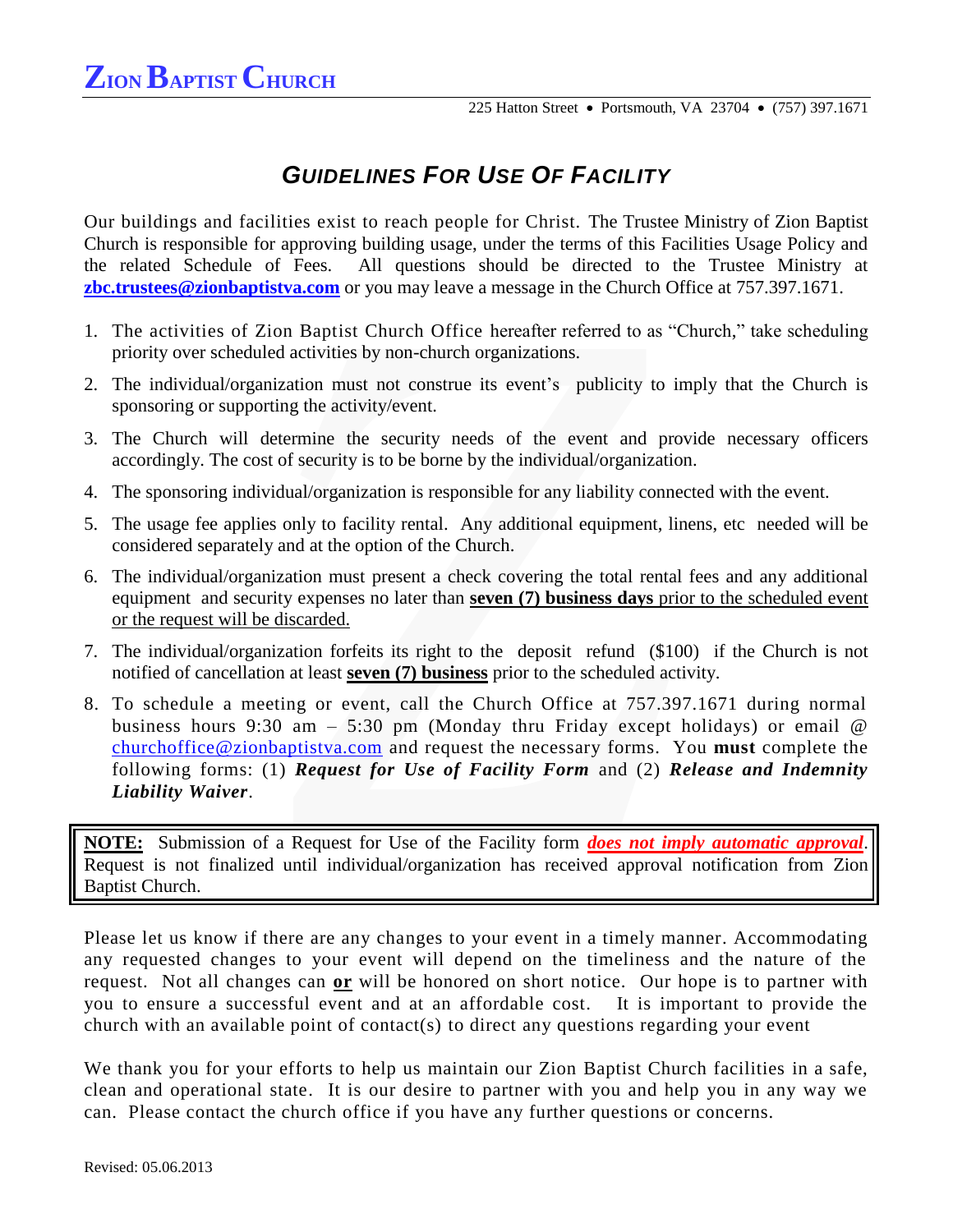# *GUIDELINES FOR USE OF FACILITY*

## **Alcoholic Beverages, Drugs**

Consumption, use **or** possession of alcoholic beverages **or** illegal drugs is NOT permitted within our facilities or on church properties.

#### **Smoking**

Zion Baptist Church is a smoke-free facility and grounds.

## **Food and Drink**

Food and drink is limited to the Fellowship Hall and Children's Ministry area. Absolutely no food or drink is to be consumed in the sanctuary.

## **Decorations**

If you put it up… you must take it down! Please help us maintain upkeep of our facilities by avoiding the use of staples, thumbtacks, and nails.

- Do not use any type of tape that could possibly damage or remove paint.
- Remove all paper, signage, decorations, etc. immediately after your event.

# **Kitchen**

Use of kitchen facility **must be** indicated on your Request for Use of Facility form.

- Please return all items to their original locations.
- Do not leave unopened or partially used items in the refrigerator or they will be discarded
- Empty trash cans before you leave the building.
- Wash all items used.

# **Electronic Equipment**

Use of audio and visual equipment (if available for use/rental) must be scheduled through the Multi-media Ministry (Trustee Fred Caldwell at 757.477.1807). Please do not attempt to operate microphones, CD/DVD players or any audio/video equipment without prior permission and instruction.

#### **Setup**

Please indicate at the time of your request for use the facility, the time/amount of hours needed for decorating and set-up for your event. The facility coordinator will confirm the availability of your requested time.

# **Clean Up**

The requesting party is responsible for basic clean up after the event or meeting.

# **Damage**

The sponsoring individual/organization is responsible for any damage or loss to the facility and/or equipment. You must immediately report any damage or problems with the facility to the attendant on duty.

# **Theft**

The church is not responsible for damage or theft of personal items on church property.

**Emergency -** If there is a major emergency, please call **911**.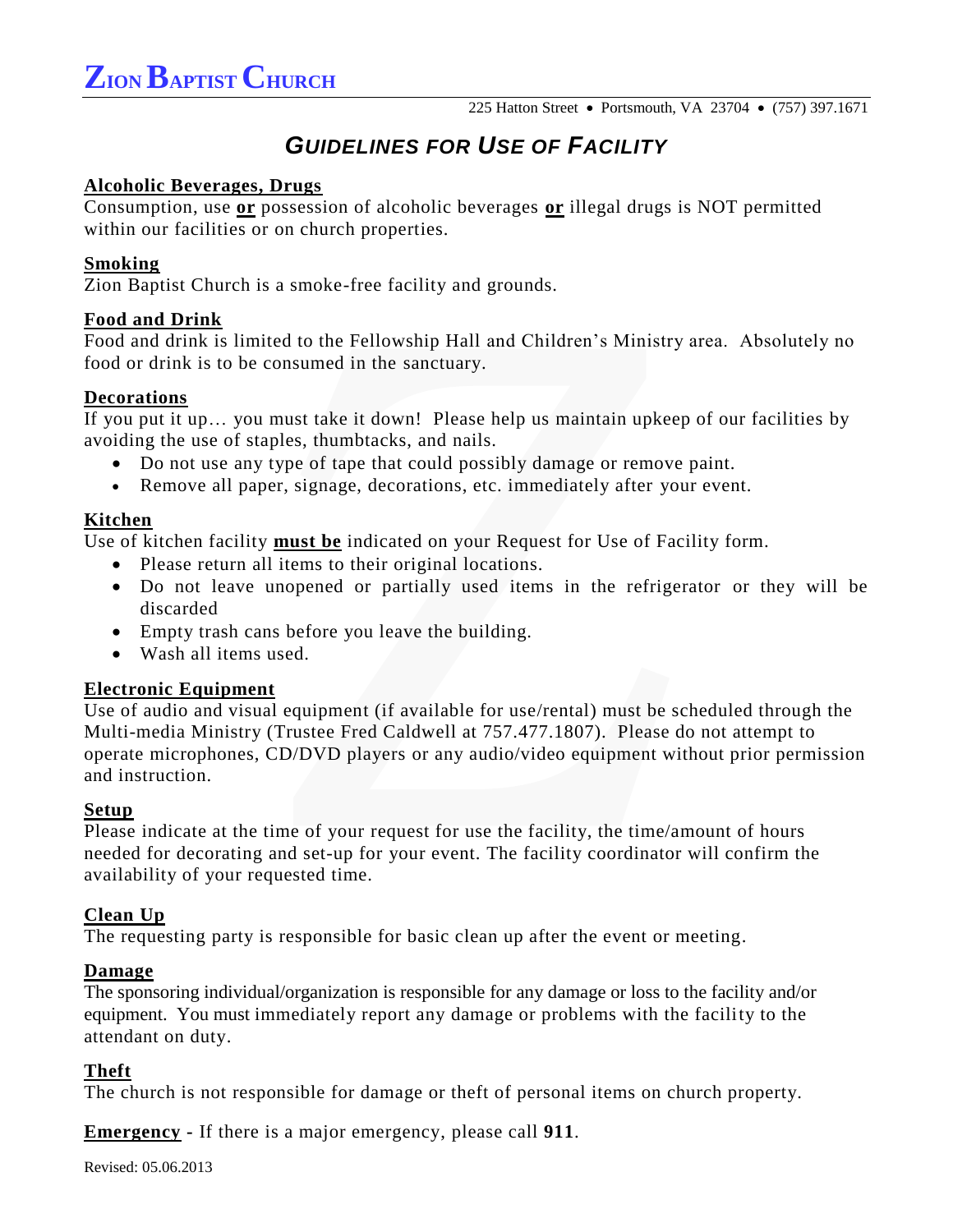225 Hatton Street • Portsmouth, VA 23704 • (757) 397.1671

# *FEES FOR USE OF FACILITY*

1. All fees are for a three (3) hour period and do not include linens. Linens can be provided at an additional cost. An additional fee of **\$25** will be charged for each half hour over the initial three-hour period. Facility use fees are **only** waived for Zion Baptist Churchsponsored events.

| \$225.00<br>\$300.00<br>\$275.00<br>\$350.00 |
|----------------------------------------------|
|                                              |
|                                              |
| \$300.00<br>\$225.00                         |
| \$275.00<br>\$350.00                         |
| \$200.00<br>\$100.00                         |
|                                              |

| Linen Tablecloths** | \$16.00 each   | \$16.00 each   |
|---------------------|----------------|----------------|
| Security            | $$25.00$ p/hr. | $$25.00$ p/hr. |

 *\*Sanctuary use is reviewed on a case-by-case basis (i.e. recitals, special ceremonies, etc.). \*\*Price of linens is subject to change based on Rental Company's fee.*

- 2. A **\$100 Deposit** is due at the time the Request for Use of Facility form is submitted. The deposit will be refunded if:
	- a. Request is not approved
	- b. The individual/group cancels at least **seven (7) business days** prior to the scheduled activity, or
	- c. Zion Baptist Church cancels the event
- 3. The full cost of any damage to Church property resulting from use of the facility shall be billed to the person making the request.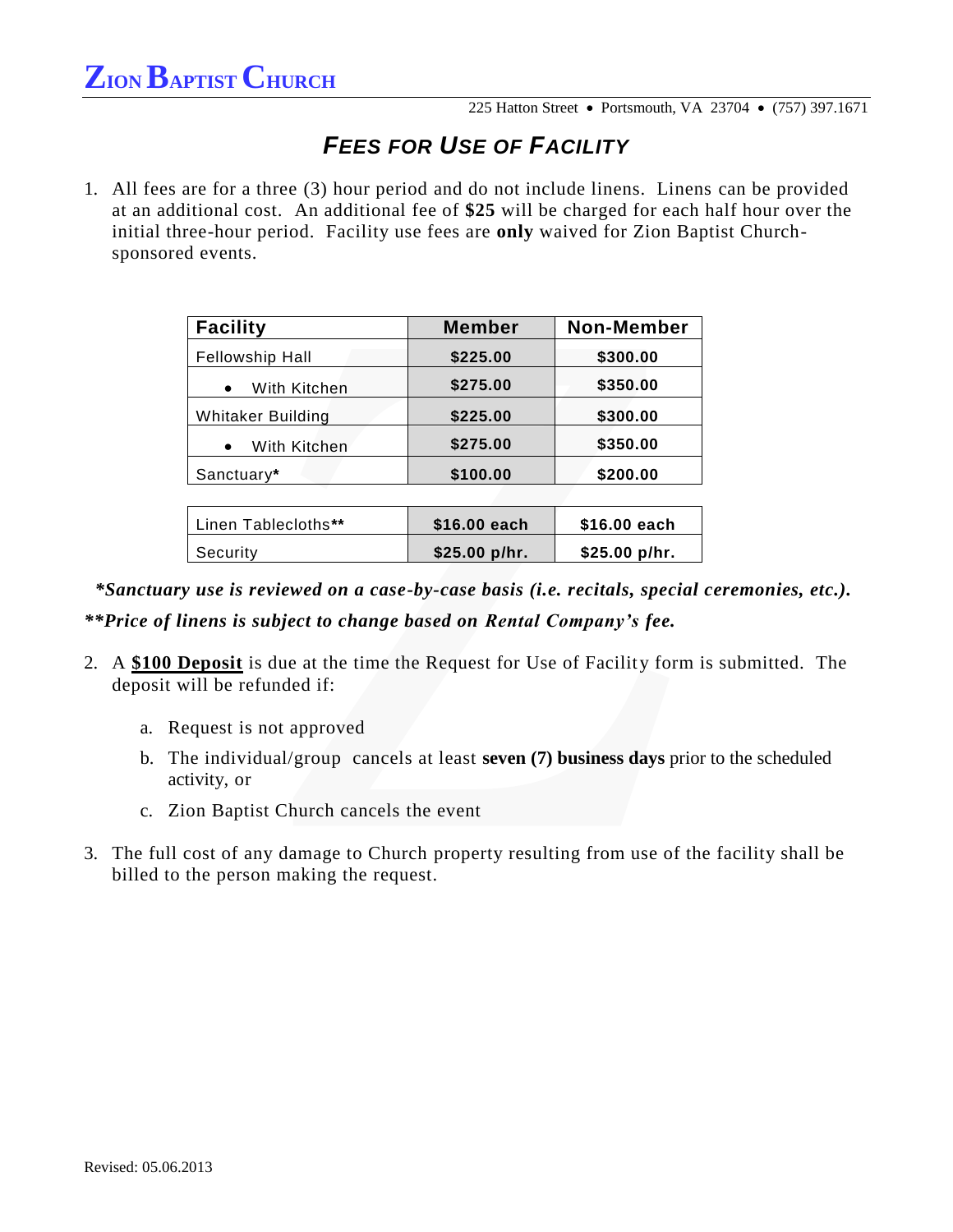**ZION BAPTIST CHURCH**

225 Hatton Street • Portsmouth, VA 23704 • (757) 397.1671

# *REQUEST FOR USE OF FACILITY*

| <b>ACTIVITY/EVENT INFORMATION:</b>                                                                                                                                                    |                                                                                                                                                                        |                                                            |
|---------------------------------------------------------------------------------------------------------------------------------------------------------------------------------------|------------------------------------------------------------------------------------------------------------------------------------------------------------------------|------------------------------------------------------------|
| Day and Date requested:                                                                                                                                                               |                                                                                                                                                                        |                                                            |
| Type of Event:                                                                                                                                                                        |                                                                                                                                                                        |                                                            |
| Number of people expected                                                                                                                                                             |                                                                                                                                                                        |                                                            |
| <b>Event Starts:</b>                                                                                                                                                                  | <b>Event Ends:</b>                                                                                                                                                     |                                                            |
| Setup Time*:                                                                                                                                                                          | Cleanup Time*:                                                                                                                                                         |                                                            |
|                                                                                                                                                                                       | *Setup and Cleanup times will be confirmed after meeting with Facility Coordinator.                                                                                    |                                                            |
| <b>BUILDING REQUESTED:</b><br>$\square$ 528 Green Street (capacity 150)<br>$\Box$ Kitchen Audio: $\Box$ YES (Specify below) $\Box$ NO<br>Linens: $\Box$ YES (Specify below) $\Box$ NO |                                                                                                                                                                        | $\Box$ Laptop/Projector ( <i>Not currently available</i> ) |
| $\Box$ 225 Hatton Street [Check room(s) requested below]                                                                                                                              | $\Box$ Fellowship Hall (capacity 150) Audio/Visual: $\Box$ YES (Specify below)<br>Linens: $\Box$ YES (Specify below)                                                   | $\square$ NO<br>$\square$ NO                               |
| $\Box$ Sanctuary<br>$\Box$ Kitchen<br>$\Box$ Classroom                                                                                                                                | Audio/Visual: $\Box$ YES (Specify below)<br><u> Andrew Marian Maria (1986)</u>                                                                                         | $\square$ NO<br>$\Box$ Chapel                              |
| $\Box$ Other (Please Specify):                                                                                                                                                        |                                                                                                                                                                        |                                                            |
| $\sqrt{\frac{1}{2} \pi \pi}$ of Rectangular Tables:<br>$\Box$ A/V Equipment (specify):<br>$\Box$ # of Rectangular Tablecloths:                                                        | <b>EQUIPMENT REQUESTED: NOTE: Please indicate the number needed beside each item checked below.</b><br>$\Box$ # of Round Tables #:<br>$\Box$ # of Round Tablecloths #: | $\Box$ # of Chairs:                                        |
| <b>OTHER SPECIAL NEEDS:</b>                                                                                                                                                           |                                                                                                                                                                        |                                                            |
| <b>RESPONSIBLE PARTY/GROUP CONTACT INFORMATION:</b>                                                                                                                                   |                                                                                                                                                                        |                                                            |
| Responsible Party's Name:<br>Responsible Party's E-mail Address:                                                                                                                      | Responsible Party's Telephone #s: Home: Cell: Cell:<br>Responsible Party's Home Address:                                                                               |                                                            |
| Group Contact (if other than Responsible Party): _______________________________                                                                                                      |                                                                                                                                                                        |                                                            |
| Group Contact Phone #s:                                                                                                                                                               | Home:                                                                                                                                                                  | Cell:                                                      |
|                                                                                                                                                                                       |                                                                                                                                                                        |                                                            |

#### **AGREEMENT**

I/we have read and understand the conditions outlined in the *Guidelines for Use of Facility* and signed the **Release and Indemnity** statement on the next page.I/we agree to abide by same, and shall ensure that my/our guests do likewise, if we are permitted use of the facility. I agree to make all necessary payments to the church office at least **(7) business days** before the event or the request may be discarded.